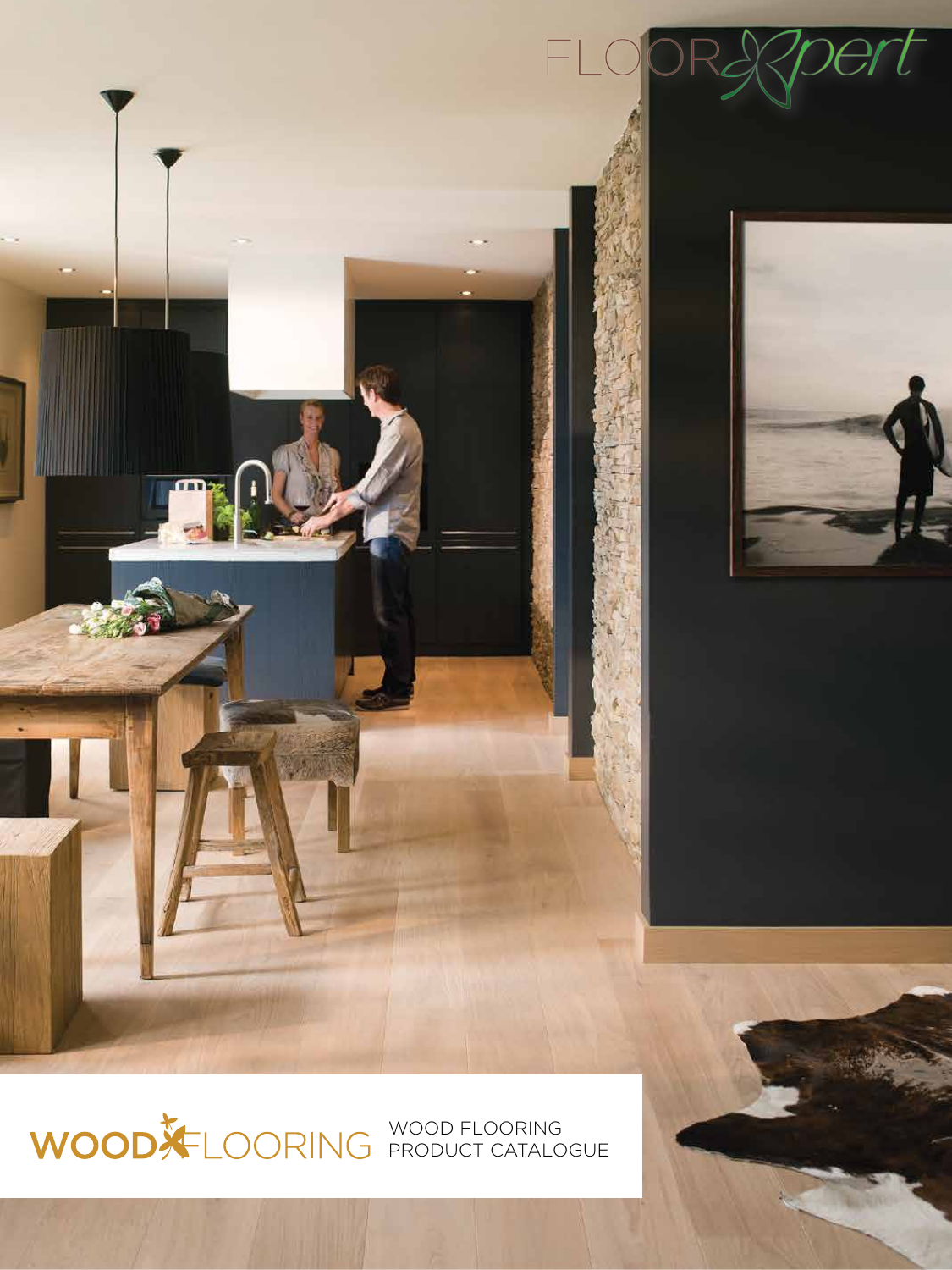FLOOR.

### BREAKING NEW GROUNDS WITH YOU, FOR YOU

Started out in 2010 as a small family owned business. Floor Xpert had one thing in mind – which is to bring world class flooring solutions to our customers. We foster close relationships with our homeowners and commercial partners to better understand their needs and concerns. With a mandate to deliver excellent customer service and product quality, we strive to deliver only the best from pre-consultation right down to after sales services. Today, Floor Xpert has grown rapidly to become one of Singapore's most renowned and respected luxury flooring company, yet we continue to stay true to our roots and completely focus on our customers.

We're always here to share what we know about flooring. Take a trip to our state of the art showroom to see the latest and most comprehensive range of flooring available.

We are the proud exclusive distributor for the following international prestigious flooring brands:

- Quick-Step
- Granduer
- Heveatech
- DEX
- EzTurf
- EzDeck

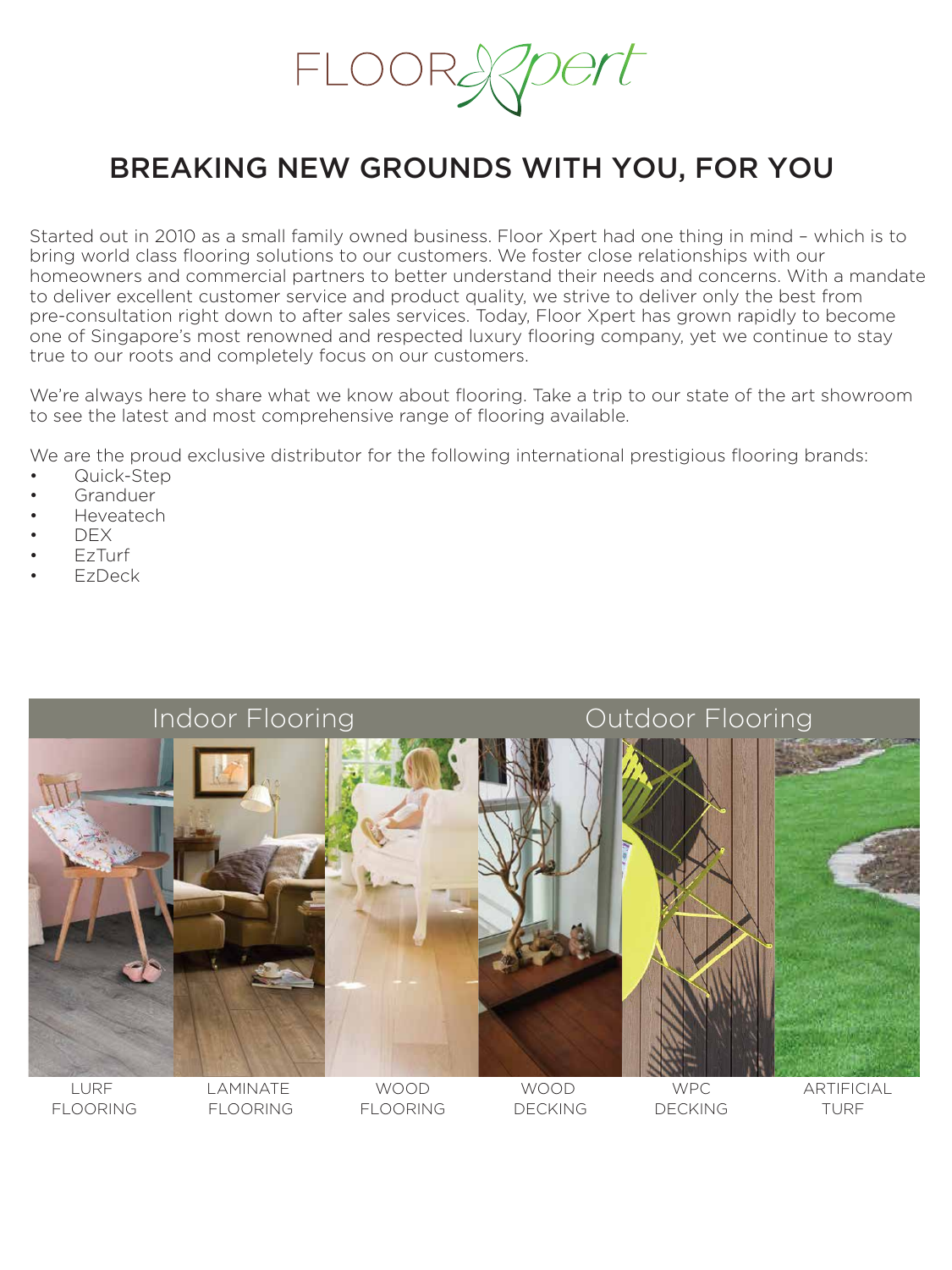## WHAT IS WOOD FLOORING?

A perfect balance between the nature of the real wood, the craftsmanship of structures, and the high-quality finishing, our Wood Flooring is designed for you to enjoy a lifetime of pleasure, right down to the last detail.

The natural charm of our genuine timber helps create a warm and authentic home interior for you, and offers peace of mind with its superior wear, stain and scratch resistance.

From creating the perfect structure for the plank and the appropriate board size, to carefully balancing colours and bevels: we pay meticulous attention to detail in crafting your dream floor. Every wood type, surface effect and design is inspired by timeless trends, for hardwood flooring as en vogue tomorrow as it is today.

Our engineered wood floors are manufactured from three layers of solid wood and covered with a protective finish, in a tightly controlled process that guarantees optimum stability and durability



#### Wood Flooring consists of four different layers:

- 1. Finishing layer: Depending on the wood floor you choose, this protective finish consist of: Seven layers of UV-cured, water-based lacquer which make your floor easy to clean and provide protection against wear, scratches and stains,
- 2. A face layer: This carefully selected, solid wood layer can be sanded and refinished, and is available in a vast array of colours and structures.
- 3. A core layer: Consisting of spruce, hevea or HDF, this makes your floor stable and durable.
- 4. A veneer backing: Made of spruce or pine, the backing in combination with the other layers prevents the floor from cupping or warping.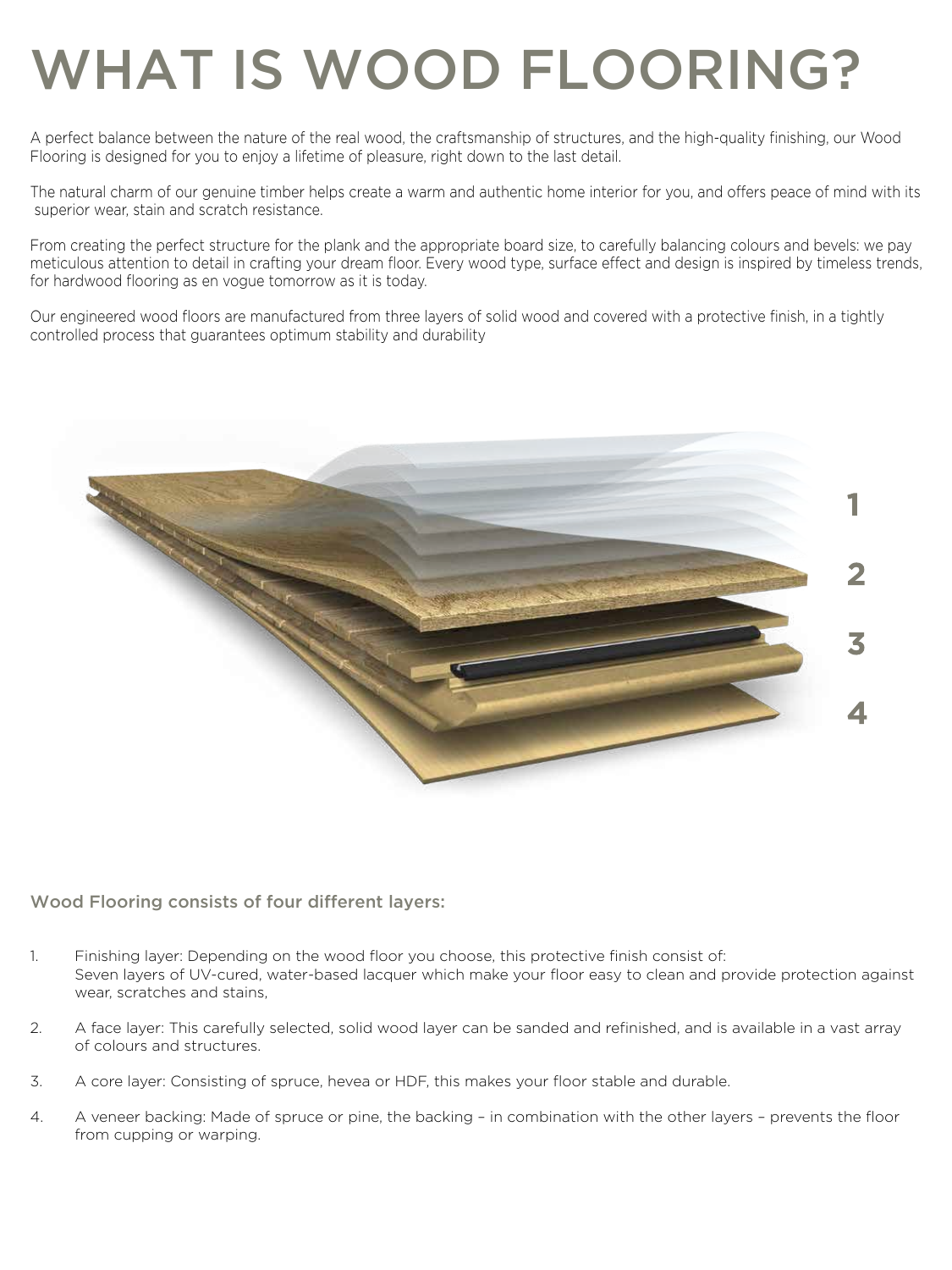# WOOD FLOORING

The natural authentic charm of real wood combined with the protection of a scratch- and stain-resistant varnish for a lifetime of pleasure.

#### OUR WOOD FLOORING COLLECTION



CASTELLO COLLECTION Elegant and long planks in different wood species. structures and finishes. More depth and an inviting atmosphere for your space.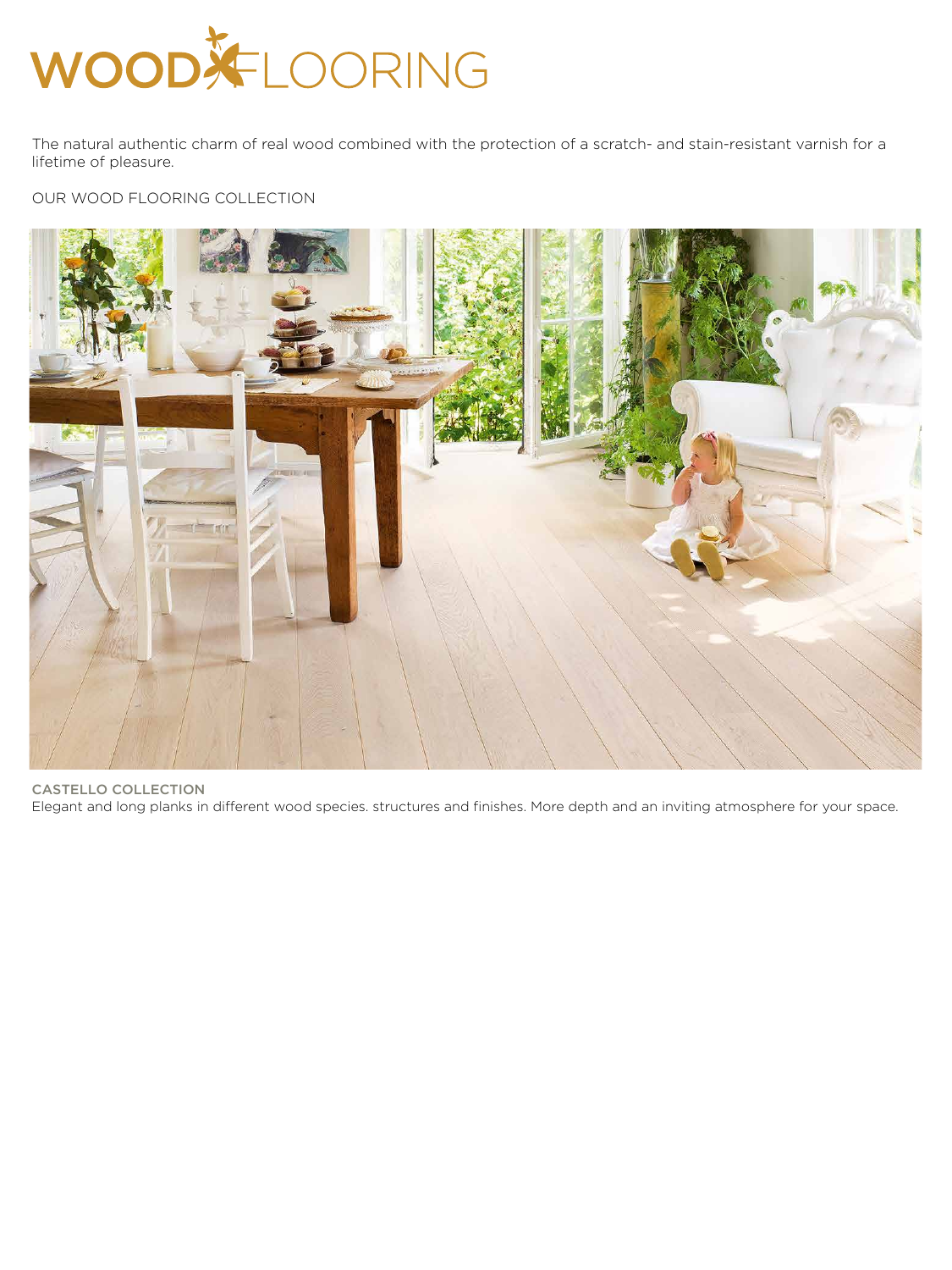## THE PERFECT FLOOR DESIGNED FOR YOUR INTERIOR



A perfect balance between the nature of the real wood, the craftsmanship of structures, and the high-quality finishing, Our Wood Flooring is designed for you to enjoy a lifetime of pleasure, right down to the last detail.

The natural charm of our genuine timber helps create a warm and authentic home interior for you, and offers peace of mind with its superior wear, stain and scratch resistance.

#### Perfectly Natural Look & Detailed Design

From creating the perfect structure for the plank and the appropriate board size, to carefully balancing colours and bevels: we pay meticulous attention to detail in crafting your dream floor. Every wood type, surface effect and design is inspired by timeless trends, for hardwood flooring as en vogue tomorrow as it is today.

#### Superior Stain and Scratch Resistance

Our factory applied oiled and lacquered finishes gives our wood flooring high wear, stain and scratch resistance, as well as a beautiful look.

#### Most Stable Wood Flooring

Because it is manufactured in a tightly controlled process from three layers of 100% stable, hard and durable wood, our Wood Flooring is much more stable than solid wooden floors.

#### Safety for your Peace of Mind

We are fully compliant with the following EU certification:

- EN 717-1 (formaldehyde) : Class E1
- PCP: Below detection limit
- PEFC label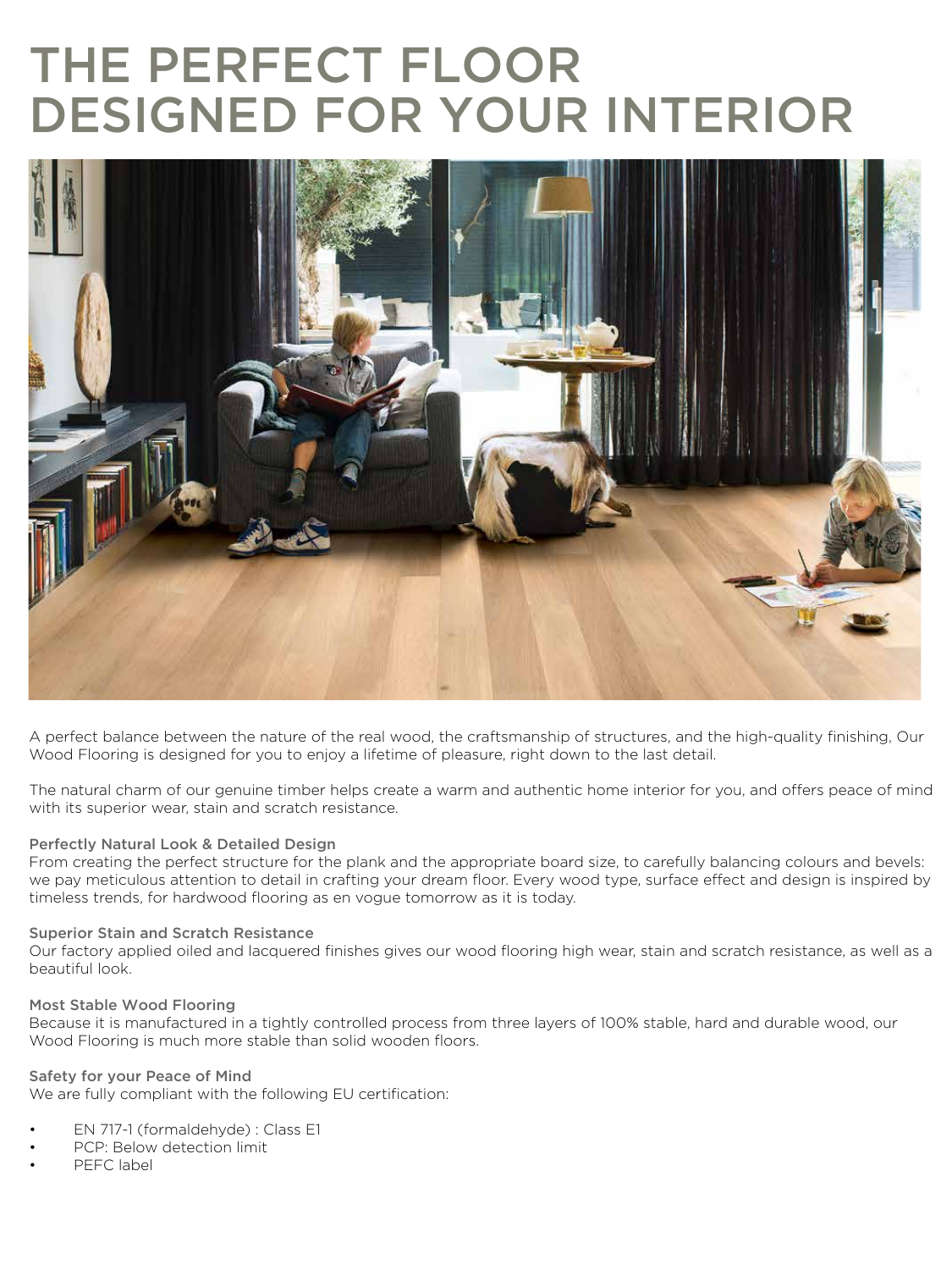



Castello flooring range presents elegant and long planks in a wide range of different wood species and structures to match any interior style you choose. The planks feature a subtle V-groove on the longest edge for depth, while each wood species option offers its own unique grain type and vibrant colour variation, giving your wood flooring rich depth for an inviting atmosphere.

Dimension : 1820 x 145 mm Thickness : 14 mm



POLAR OAK MATT CAS1340SU



PURE OAK MATT CAS1341SU



NATURAL MYSTIC OAK SATIN CAS1337SU



JATOBA SATIN CAS1358SU



IROKO BRIGHT CAS3487SU



MERBAU BRIGHT CAS3488SU



NOBLE WALNUT SATIN CAS1356SU



SWEET WALNUT SATIN CAS3444SU



Unlike other wood floors, there's no post-installation work to do with our Wood Flooring. Which means no sanding, no dust, and no varnishing, oiling and painting at all. As soon as your Wood Floor is installed, you'll be able to enjoy and use it immediately and for a lifetime.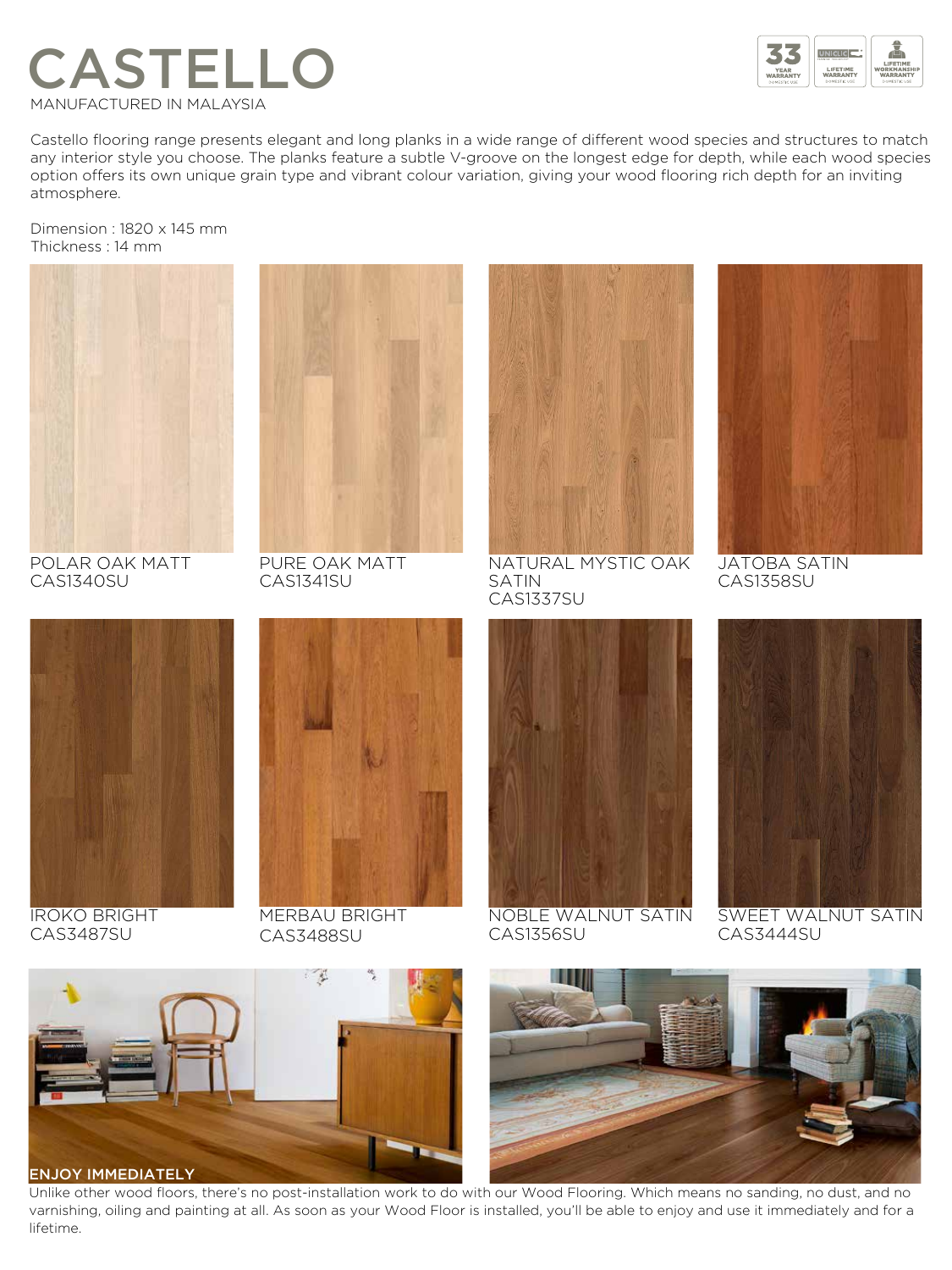### ASSURANCE WITH OUR WARRANTY GUARANTEE



#### PRODUCT WARRANTY

Our Castello collection is covered by the following warranties:

- 33-year product warranty (residential)
- Lifetime warranty on Uniclic joints
- Lifetime workmanship warranty

Only applies to hidden defects in the flooring panels, i.e. material or production defects including delamination of the top layer)





#### LIFETIME WARRANTY ON UNICLICK JOINTS Only applies to permanent open joints wider than 0.2mm.

#### LIFETIME WORKMANSHIP WARRANTY

Only applies to improper installations such as falling skirting not caused by water damage, and joint sealant defects. Warranties apply only to the first owner and the first installation of the product and are not transferrable. The person deemed to be the first owner is the person stated as the buyer on the purchase invoice.

Valid warranty claims will be honoured by either the replacement of defective product, or refund of the purchase price, at the discretion of Floor Xpert.

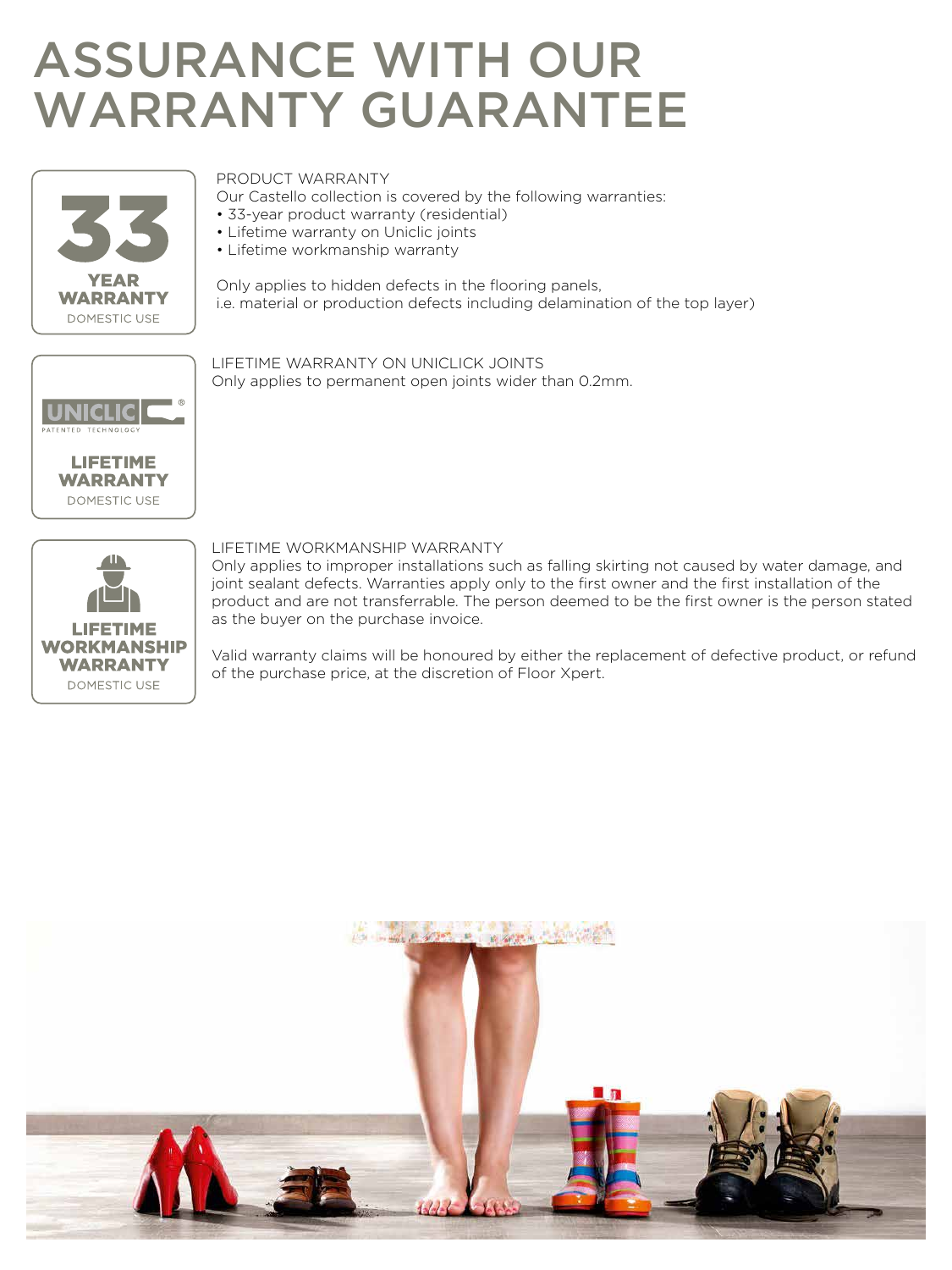### TECHNICAL DATASHEET CASTELLO

| <b>GENERAL SPECIFICATIONS</b> |                               |                             |
|-------------------------------|-------------------------------|-----------------------------|
| CLASSIFICATION                | METHOD                        | CASTELLO                    |
| Dimensions (L x W)            |                               | 1820 x 145mm                |
| Thickness                     |                               | 14 <sub>mm</sub>            |
| Finishing                     |                               | Oiled, Matt or Satin        |
| Tongue & groove               |                               | Uniclic (length & width)    |
| Packaging                     |                               | $1,5834m2$ /pack            |
| CE                            | EN 14342: 2008-09             | Level 4                     |
| Country of origin             |                               | Belgium                     |
| Warranty                      |                               | 33 yrs (residential) &      |
|                               |                               | Lifetime Uniclic warranty & |
|                               |                               | Lifetime workmanship        |
|                               |                               | warranty                    |
| <b>CERTIFICATION</b>          |                               |                             |
| PEFC                          |                               | PEFC/07-32-37               |
| U-zeichen                     |                               | Z.156.606-898               |
| AFFSET                        |                               | А                           |
| <b>TECHNICAL DATA</b>         |                               |                             |
| General aspect of installed   | EN 13489                      |                             |
| flooring                      | -Lipping-difference in height | $-50.15mm$                  |
|                               | -Difference in width          | $-<$ 0.15 $mm$              |
|                               | -Cupping lengthwise           | $-C.1%$                     |
|                               | -Cupping in width             | $-50.2\%$                   |
| UV oiled finish               |                               | 2 layers                    |
| UV cured finish               | Anti-scratch top coat         | 5 to 7 layers               |
| Wear resistance               | -SIS 923509                   | $-800 - 1000$               |
|                               | -DIN 68861                    | $-100 - 1050$               |
| Scratch resistance            |                               | Anti-scratch top coat       |
|                               |                               | with nanotechnology         |
| Stain resistance              | EN 13442                      |                             |
|                               | -All except blue ink          | -Class 5                    |
|                               | -Blue ink                     | -Class 3                    |
| Dimensional stability         | ISO 24339 (changes 30-85% RH) |                             |
|                               | -Cupping short side maxi %    | $-50.25$                    |
|                               | -Cupping short side mini %    | $-20.15$                    |
|                               | -Open joints short side (mm)  | $-C0.15$                    |
|                               | -Open joints long side (mm)   | $-50.20$                    |
| Slip resistance               | CEN/TS 15676: 2008            | <b>USRV 48-52</b>           |
| Heat resistance               | EN 12664: 2001                | 0.14 m2. °K/W               |
| Reaction to fire              | EN 14501-1                    | $Dfl - s1$                  |

#### DANGEROUS SUBSTANCES TESTS

| Formaldehyde emission | FN717-1 | Class E1              |
|-----------------------|---------|-----------------------|
| <b>PCP</b>            |         | Below detection limit |